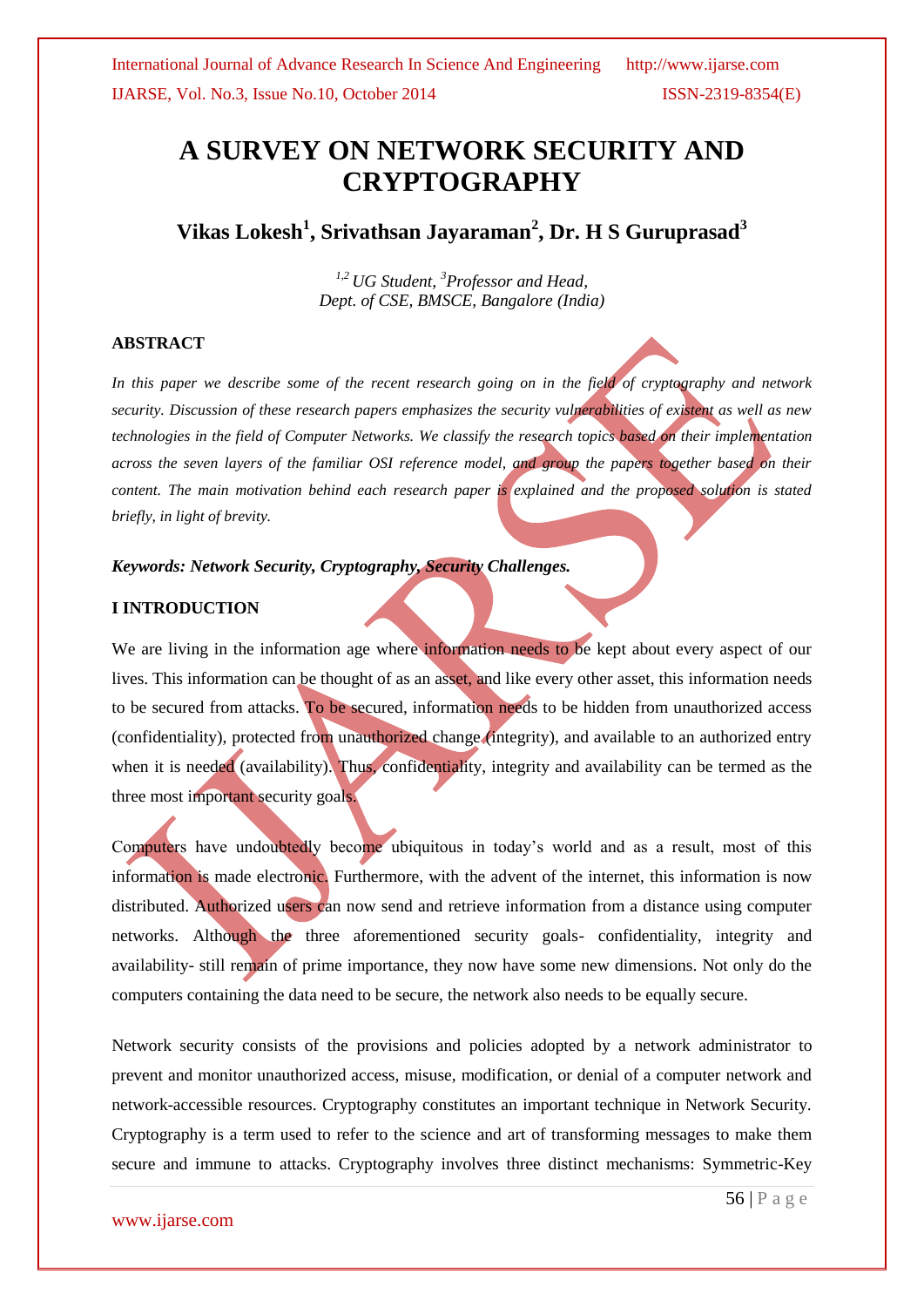Encipherment, Asymmetric-Key Encipherment, and Hashing. Symmetric-Key Encipherment uses a single secret key for both encryption and decryption whereas Asymmetric-Key Encipherment uses two keys: one public key and one private key. The sender encrypts the data using the public key and the receiver decrypts the message using a private key. In Hashing, a fixed-length message digest is created out of a variable-length message, and both the message and digest are transmitted which ensures data integrity.

Although numerous techniques have been developed to ensure security, threats to the network never cease to exist. Consequently, a plethora of research is being carried out in the domain of Network Security. The need to document these researches in an orderly fashion is evident. This paper presents some of the important research papers recently published in the domain of Network Security.

### **II LITERATURE SURVEY**

Shouhuai Xu et. al.[1] proposed new complex systems that can be developed by exploiting trust based social networks (such as Facebook) to store protected data in a distributed manner, using threshold cryptography, to develop certain functional qualities.

Lo-Yao Yeh et. al.[2] discuss peer to peer online social networks that are currently vulnerable without a solid batch authentication method. Three new protocols are proposed, including one way hash function, proxy encryption, and certificates as underlying cryptosystems. These have lower computational cost than the standard methods.

Ralf Kusters et. al.<sup>[3]</sup> discuss the problem of establishing a standard framework of cryptographic verification of Java and Java like programs which are still open. The noninterference properties of Java like programs can be used to provide cryptographic guarantees; in particular, computational in distinguishability, using simulation based security. This is achieved using a new extended language called Jinja+ , which extends from Jinja. Jinja provides major Java functionality. It is used to provide the framework for cryptographic verification required.

Idoia Aguirre et. al.[4] explain a typical scenario in any corporate network where the network security analysts independently decide on appropriate measures to respond to security alerts. This paper proposes a framework for Security information and event managers (SIEMs) of different domains to collaboratively make decisions in response to security threats which improves security aspects of the corporate network and at the same time significantly reducing the workload.

Mai Abdelhakim et. al.[5] discuss Byzantine fault tolerance which is a subfield of fault tolerance inspired by the famous two generals' problem where a small fault in the initial stages can burgeon into a more complex and complicated problem. The proposed solution in this paper is the q-out-of-m rule which is popular in distributed detection and can achieve a good tradeoff between miss detection probability and false alarm rate in a computer network, which works as such: 'm' random sensors are polled, and if 'q' of them report 1, then the system reports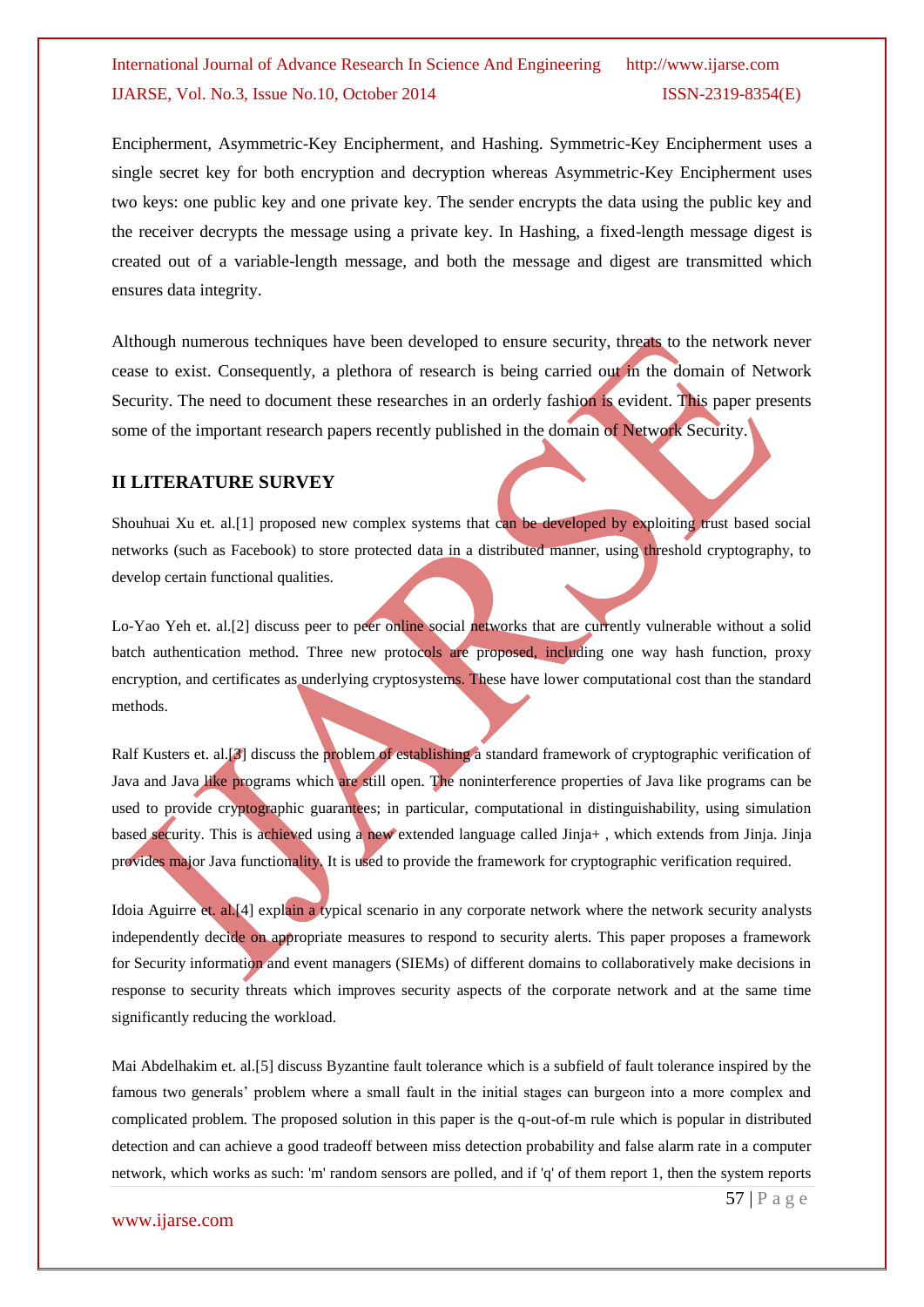the target as present. However, this scheme is unfeasible for large networks due to high computational complexity; therefore, this paper presents a linear q-out-of-m scheme that can be easily applied to large networks. The paper also proposes an effective malicious node detection scheme and provides simulation examples to illustrate the performance of proposed approaches.

Geetha et. al.[6] discuss Mobile Agent which is a program that moves from host to host performing a specific task. Trust and Reputation Management is a reputation based system where each host has a trust and reputation index. A secure path can be established using TRM for Mobile Agents, allowing several standard attacks to be avoided and networking with remote hosts to be safe and secure.

Jesus Tellez Isaac et. al.[7] explain about the proliferation of mobile systems being used for payments has paved way to expose certain security vulnerabilities. Money transfer can take place through mobile phones via SMS, GPRS, RFID etc and are faced with certain security issues. One of the main issues is that the keys generated by the public-key cryptography technique are too large and augments to the overhead. A new type of cryptography is introduced, Elliptic Curve Cryptography (ECC), which help circumvent this particular problem. The paper discusses another persistent problem which is restricted internet connectivity wherein the merchant has no internet access at the time of payment which exposes the system to security threats. The paper concludes by pointing out that m-payment user and m-payment transactions will see an explosive growth in the upcoming years and security in these m-transactions will remain a paramount issue.

Kui Ren et. al.[8] explain how the data stored in the cloud is extremely vulnerable and needs to be encrypted. However, efficient searching and utilizing the data which is encrypted poses a big problem. The proposed solutions include searchable encryption techniques where users with appropriate tokens can search through data without decrypting it first and thus significantly reducing overhead. The paper then explains how some problems still persist in the techniques of secure multi-keyword semantic search, secure query, and search in non-textual data such as graphs. Another daunting vulnerability is that the integrity and availability of data in the cloud is not guaranteed. The paper concludes by stating that much work needs to be done for a trustworthy public cloud environment to become a reality.

Sakir Sezer et. al.[9] discuss the concept of Software Defined Networking which is a new approach to designing, building and managing networks. It separates the network's control (brains) and forwarding (muscle) planes to make it easier to optimize each. In this environment, a Controller acts as the "brains," providing an abstract, centralized view of the overall network. Through the Controller, network administrators can quickly and easily make and push out decisions on how the underlying systems (switches, routers) of the forwarding plane will handle the traffic. The paper agrees that SDN is capable of supporting the dynamic nature of future network functions and intelligent applications while lowering operating costs through simplified hardware, software, and management. However, many challenges in the area of performance, scalability, security, and interoperability need to be overcome.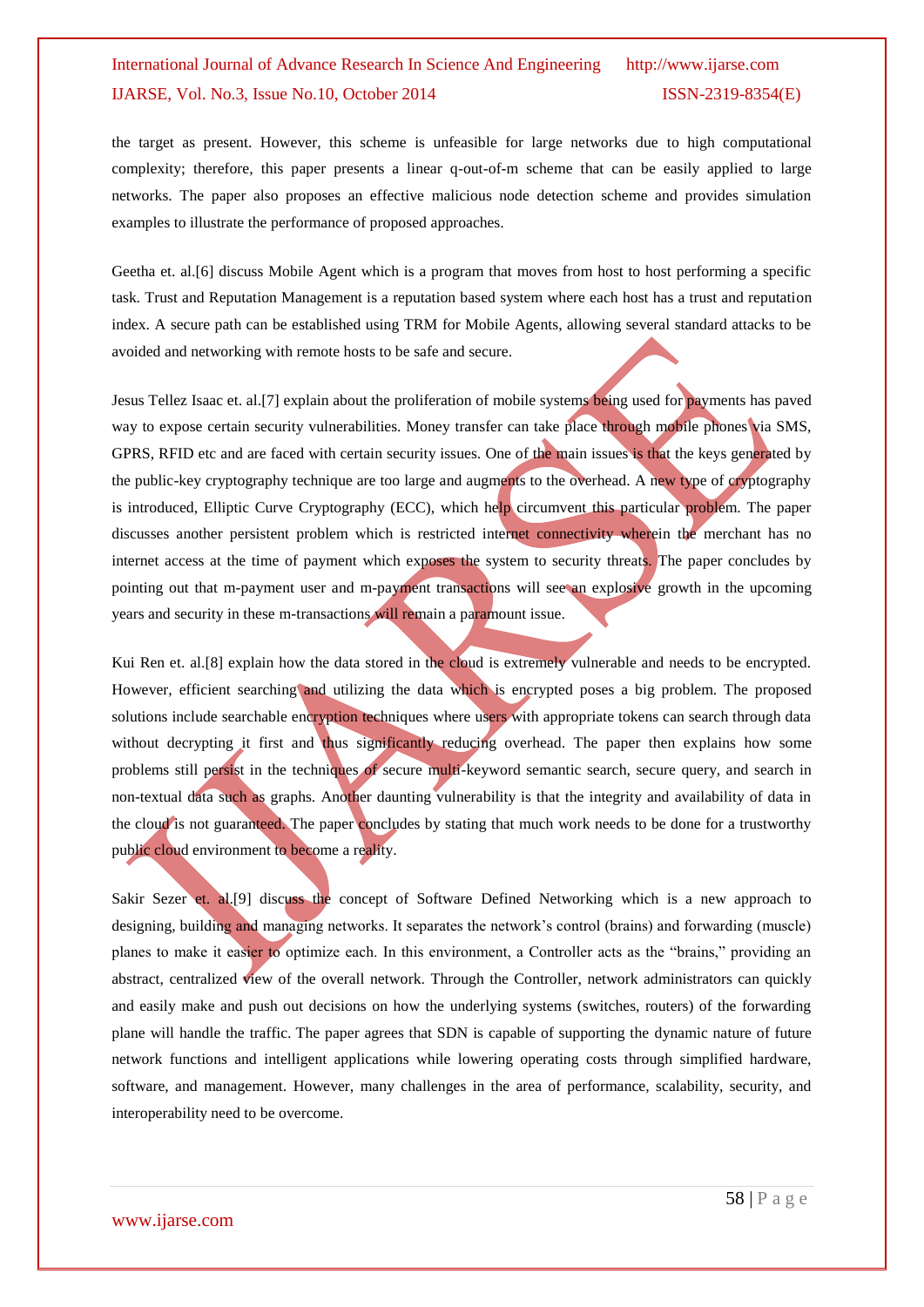Salah k et. al.[10] proposes and analyzes a general cloud-based security overlay network that can be used as a transparent overlay network to provide services such as intrusion detection systems, antivirus and antispam software, and distributed denial-of-service prevention. The paper analyzes each of these in-cloud security services in terms of resiliency, effectiveness, performance, flexibility, control, and cost.

Yu Zhang et. al. [11] discuss bout the authenticity of nodes in an ad hoc network which cannot be guaranteed. Hackers misuse this fact and simulate an active node in the network to carry out malicious activities. An audit based technique is proposed. Nodes which continuously or selectively drop packets are termed misbehaving and this mechanism enables to detect and isolate these misbehaving nodes in a wireless ad hoc network. The paper bolsters its proposed solution by explaining that this technique does not require cumbersome acknowledgement schemes and works well even with encrypted traffic.

Jie Yang et. al. [12] discusses the spoofing attacks in computer networks which have become very common and requires a robust algorithm to detect and localize such attackers. Identity of a node can be verified by cryptographic techniques and digital signatures but it incurs a significant amount of overload. The proposed solution for this is using the technique of special correlation of received signal strength (RSS) to detect spoofing attacks. The paper also proposes cluster based mechanisms to determine the number of attackers which further uses Support Vector Machines (SVM) to locate the attackers.

Shiyu Ji et. al. [13] discusses about the wormhole attacks that are most dangerous as they are independent of MAC protocols and immune to cryptography. Two or more colluding attackers record packets at one location, and tunnel them to another location for a reply at that remote location. This interferes with RIP in the network and poses a fake shortest path to the attacker and the packets are forwarded there. A more complex and robust technique Intrusion Detection is proposed to detect such attacks.

Mohammed et. al. [14] propose stimulating node cooperation, regulate packet transmission, and enforce fairness using a report based payment scheme for multihop wireless networks. Instead of receipts, lightweight payment reports are submitted to the accounting center and undeniable security tokens are stored in the form of "Evidences", so any node suspected of cheating can be asked to submit its "evidence" to verify its authenticity.

Udi Ben-Porat et. al. [15] discusses Distributed Denial of Service attacks that degrade server performance of not only the host but of every client by repeatedly transmitting trivial packets across the network. The study on one of the most common data structures in Network Systems (Hash Tables), attempts to establish effective protection mechanisms against DDoS attacks. This study also contrasts Open vs Closed hashing from a security perspective.

Nayot et. al. [16] discusses the quantification of the overall security of a network. For this, the measure of individual components must be composed in relation to one another. Attack graphs are used for this purpose and can be formulated to determine vulnerabilities in networks. However, models like attack graphs are inadequate when come to measuring the causal dependencies between network states. This paper thus introduces the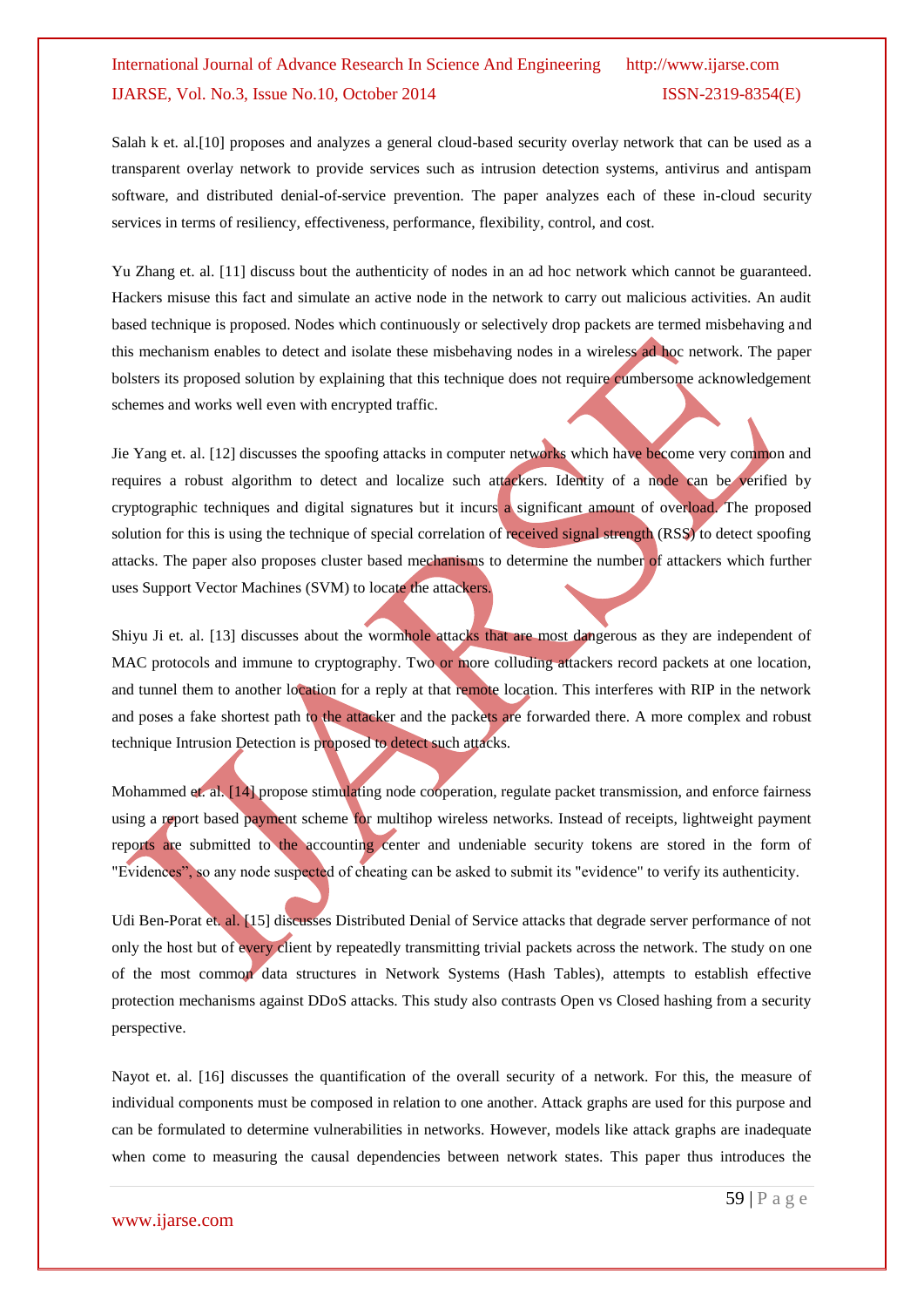concept of Bayesian Attach Graphs. Bayesian graphs are directed acyclic graphs with random variables as nodes and edges as conditional dependencies. The paper then proposes a risk management framework using Bayesian Attack Graphs which enables a network administrator to quantify the security level in a deployed network.

Walter Cerroni et. al. [17] explain the recently formulated HTTPS protocol which increases the security aspect of the older HTTP protocol by adding another authentication layer in the form of TLS encryption between HTTP and TCP. The use of digital certificates in electronic communication makes it seem completely secure. This paper explains how an attacker can intercept data transfer by using the techniques of ARP poisoning. The ARP protocol as you may recall, helps in determining the physical address of a node when the logical address is known. Deliberately providing a faulty physical address for a logical address for malicious intentions is what is known as ARP spoofing. The paper then provides a simple but pragmatic example how an attacker can possibly intercept data flow from an otherwise secure connection.

Ahmed et. al. [18] discusses the Digital TV band insecurity against Primary User Emulation Attacks. An AES encryption standard can be implemented to further secure it. By allowing a shared secret between the sender and receiver, the sync bits of DTV data frames can be used to regenerate the sender signal to identify authorized users, thus stopping PUE attacks. It can also detect a malicious presence whether the primary user is present or not.

Guilin Wang et. al. [19] discusses Single Sign On protocol which enables a user with single credential to be authenticated by multiple service providers in a distributed network. This paper explains the Chang-Lee SSO scheme which was assumed to be completely secure and exposes certain fallacies in the scheme. The impersonation attacks may occur in mainly two ways. Firstly, a malicious service provider may use user's credentials to gain access to his account on other legitimate service providers. Lastly, an outsider without credentials may enjoy services freely by impersonating a legal user. The paper then concludes by proposing the use of verifiable encryption of RSA signatures proposed by Ateniese in order to make Chang-Lee scheme more robust.

Yossi et. al. [20] begins by discrediting a commonly believed notion that the internet is vulnerable only to manin-the-middle attacks and various security measures and protocols have been developed to curb this issue is sufficient to enforce security. A lesser known fact is that the internet is also vulnerable to off path hackers who cannot interject or eavesdrop on packets but can spoof being the host and inject faulty packets into the traffic flow. These so called off path hacker's function mainly in two ways. The first one is termed DNS cache poisoning. Here, the current challenge-response mechanism is inadequate in providing security. The familiar NAT also has certain loopholes which can be misused by keen hackers. The second one is termed TCP injection where the off-path hacker can observe the IP and port addresses and the sequence number in the TCP packet and can easily inject faulty packets in the otherwise genuine stream. The paper concludes by recommending deployment of Cryptographic techniques besides the existing to prevent such off-path hackers.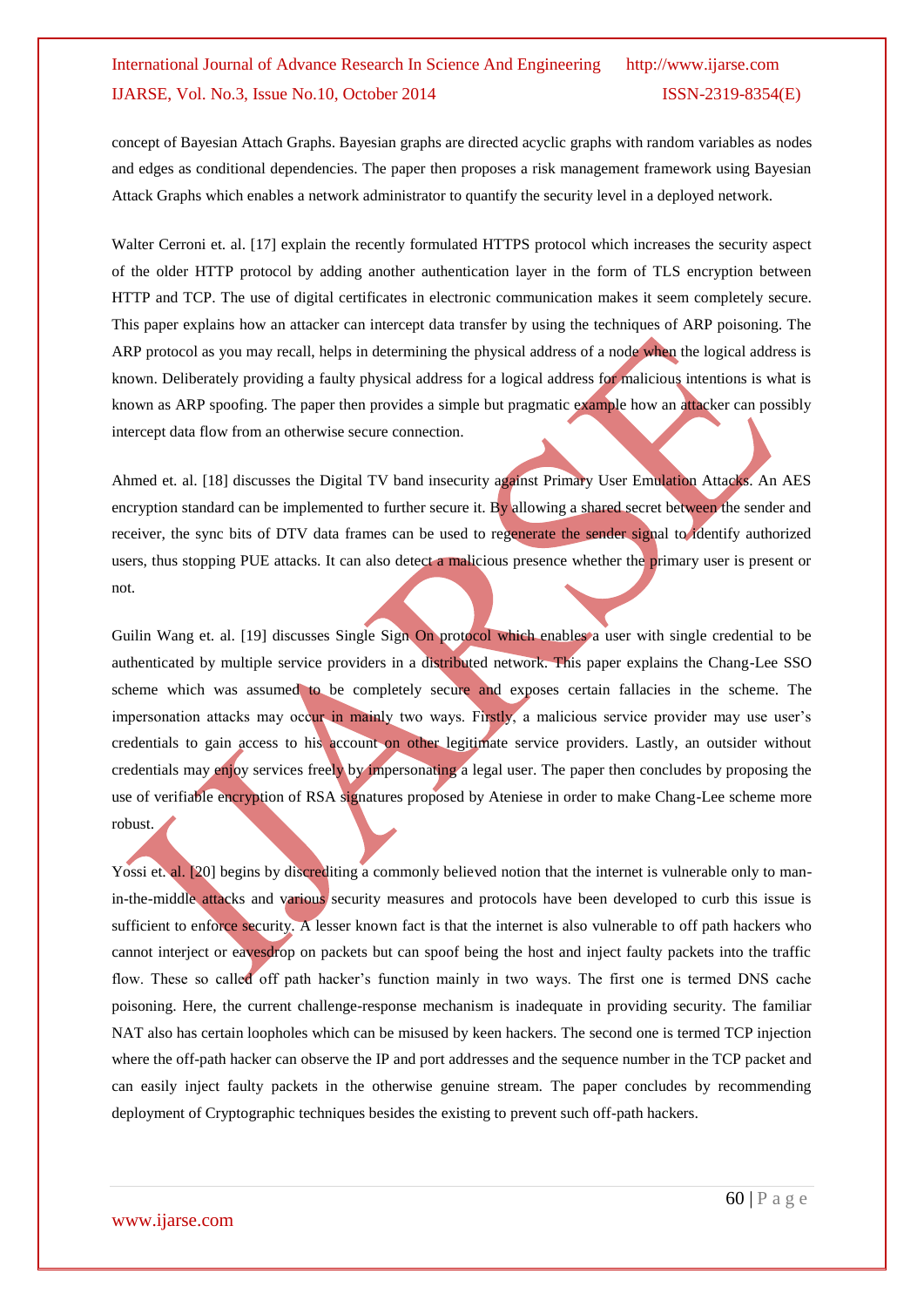Stainslaw et. al. [21] discusses A Group Key Agreement cryptographic method by which an entire network can share a single secret key regardless of network/node failures. A GKA can either be flexible but not efficient or efficient but not robust, but new methodologies allow for a fault tolerant GKA to send logarithmic sized messages.

Andrew et. al. [22] discusses about the Authenticated Key Exchange, such as Diffe-Hellman Key Exchange, require both security and privacy. Advantages such as forward deniability, session transcripts that can be generated from DH exponents and non-traceability of the peer involved in message and key exchange are required by Privacy Preserving Authenticated Key Exchange.

Ning Cai et. al. [23] proposes wiretap networks which is a relatively new model. Using the concepts of network coding, the nodes in a network can encrypt the received information from the input links which maximizes security. The Wiretap Network incorporates this concept of network coding with information security. This model includes secret key sharing in classic cryptographic techniques. The construction of secure linear networks is proposed which can be formulated by satisfying the graph-theoretic condition. The paper then discusses several traditional approaches to cryptography in a wiretap network and proposes a rWN, where r subnet wiretap users can legally access the encrypted information.

Takao et. al. [24] discusses about Wolves and Lambs who are those users of biometrics who intentionally or accidentally trigger false positives respectively. A fusion algorithm to prevent wolves and lambs from tampering with biometrics is implemented, using minimum log likelihood ratio based sequential fusion scheme.

Lane Harrison et. al. [25] explain the importance of the concept of visualization not only in representing the prodigious data but also for analysis, specifically network analysis. Several state-of-the-art visualization tools are examined and neatly presented which can perform effective analysis of the security aspects of the network. The paper concludes by explaining how these visualization techniques possess valuable characteristics which are not present in other techniques.

Fan Zhang et. al. [26] discusses WLAN systems which offer shared medium for several nodes to communicate; even encrypted data on a wifi network is susceptible to packet analysis. Traffic Demultiplexing is a new method by which the traffic is shaped to prevent analysis, using the MAC virtualization layer, without any noticeable performance degradation or overhead.

Daniele et. al. [27] discusses about the Real network flows that are an invaluable resource to the research community, including applications like network traffic simulation, etc. Obfuscation of sensitive data involves anonymizing the data involved in the flow so as to ensure that certain attacks cannot be exercised against the flow itself.

Andrey et. al. [28] describes the dilemma faced by the security analysts when they are largely unaware of the motive of the attackers. The defensive mechanism could include considerably fortifying the most valuable nodes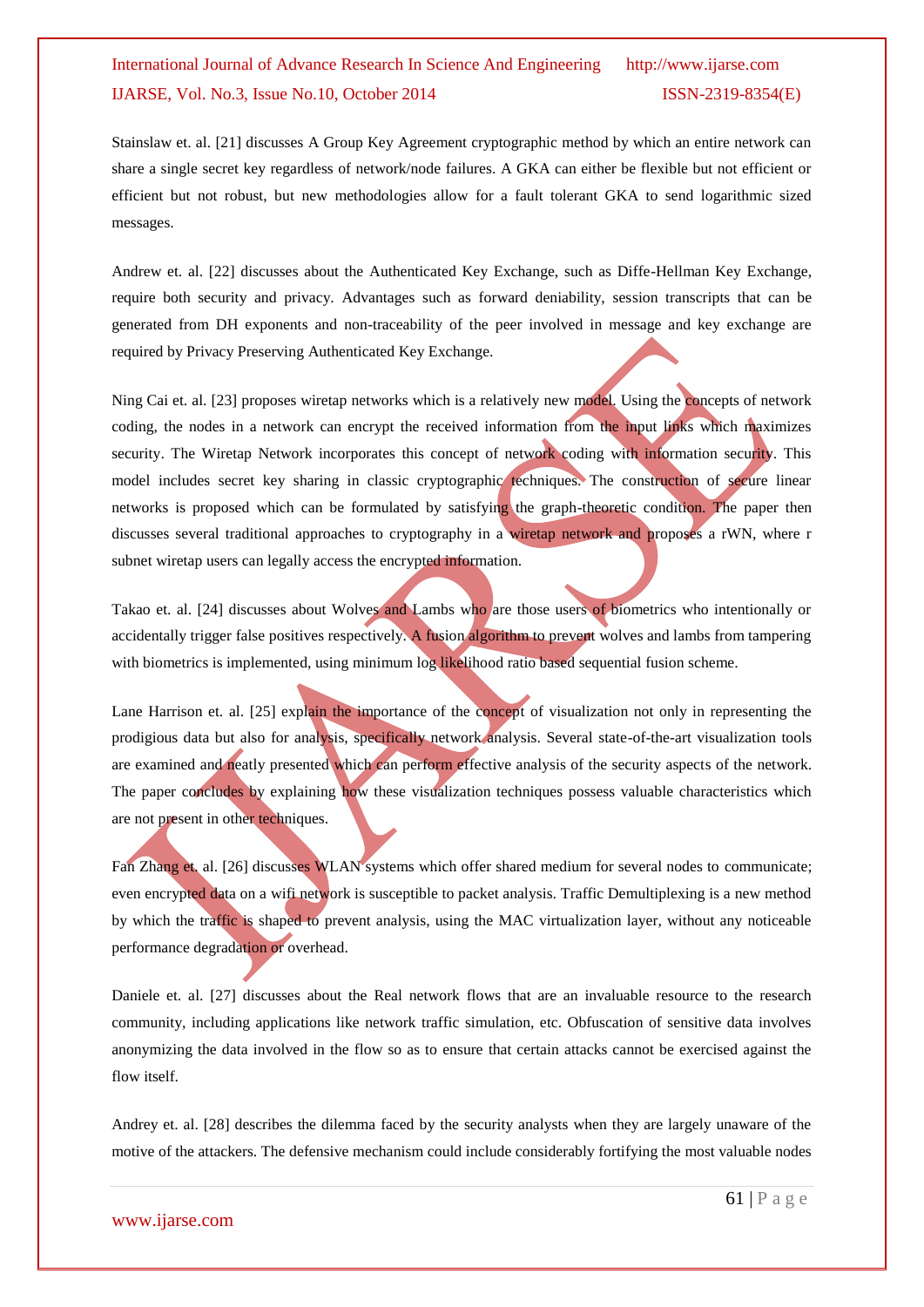and leaving other nodes vulnerable or to fortify all the nodes but not achieve a great degree of security. The paper proposes a solution where the rival's strategies can be carefully analyzed and an appropriate defence mechanism could be incorporated.

### **III CONCLUSION**

As the relevance and importance of privacy of data is continuously increasing, the importance of network security and cryptography is increasing parallely. Providing Network Security is never an absolute process, but rather an iterative one. Hence, Network Security and Cryptography are on the cutting edge of research today.

#### **ACKNOWLEDGEMENT**

The work reported in this paper is supported by the college through the TECHNICAL EDUCATION QUALITY IMPROVEMENT PROGRAMME [TEQIP-II] of the MHRD, Government of India.

### **REFERENCES**

- 1. Shouhuai Xu, Xiaohu Li, Timothy Paul Parker, Xueping Wang, "Exploiting Trust based Social Networks for Distributed Storage of Sensitive Data", IEEE Transactions on Information Forensics and Security, Volume 6, Issue 1, 2011, pp 39-52, DOI: 10.1109/TIFS.2010. 2093521.
- 2. Lo-Yao Yeh, Yu-Lun Huang, Anthony D. Joseph, Shiuhpyng Winston Shieh, Woei-Jiunn Tsaur, "A Batch-Authenticated and Key Agreement Framework for P2P-Based Online Social Networks", IEEE Transactions on Vehicular Technology, Volume 61, Issue 4, pp 1907-1924, 2012, DOI: 10.1109/TVT.2012.2188821.
- 3. Ralf Kusters, Tomasz Truderung, Jurgen Graf, "A Framework for the Cryptographic Verification of Java-like Programs", IEEE 25<sup>th</sup> Computer Security Foundations Symposium, Cambridge, MA, 25 - 27 2012, pp 198 -212, DOI: 10.1109/CSF.2012.9.
- 4. Idoia Aguirre, Sergio Alonso, "Improving the Automation of Security Information Management: A Collaborative Approach", IEEE Security and Privacy, Volume 10, No. 1, pp 55-59, January/ February 2012, DOI: 10.1109/MSP. 2011.153.
- 5. Mai Abdelhakim, Leonard E. Lightfoot, Jian Ren, Tongtong Li, "Distributed Detection in Mobile Access Wireless Sensor Networks under Byzantine Attacks", IEEE Transactions on Parallel and Distributed Systems, Volume 25, No. 4, pp 950-959, April 2014, DOI:10.1109/TPDS.2013.74.
- 6. I G Geetha, C Jayakumar, "Implementation of Trust and Reputation Management for Free-Roaming Mobile Agent Security", IEEE Systems Journal, Issue 99, 2014, pp 1 - 11, DOI: 10.1109/JSYST.2013.2292192.
- 7. Jesus Tellez Isaac, Zeadally Sherali, "Secure Mobile Payment Systems", IT Professional, Volume 16, No. 3, pp 36-43, May-June 2014, DOI:10.1109/MITP. 2014.40.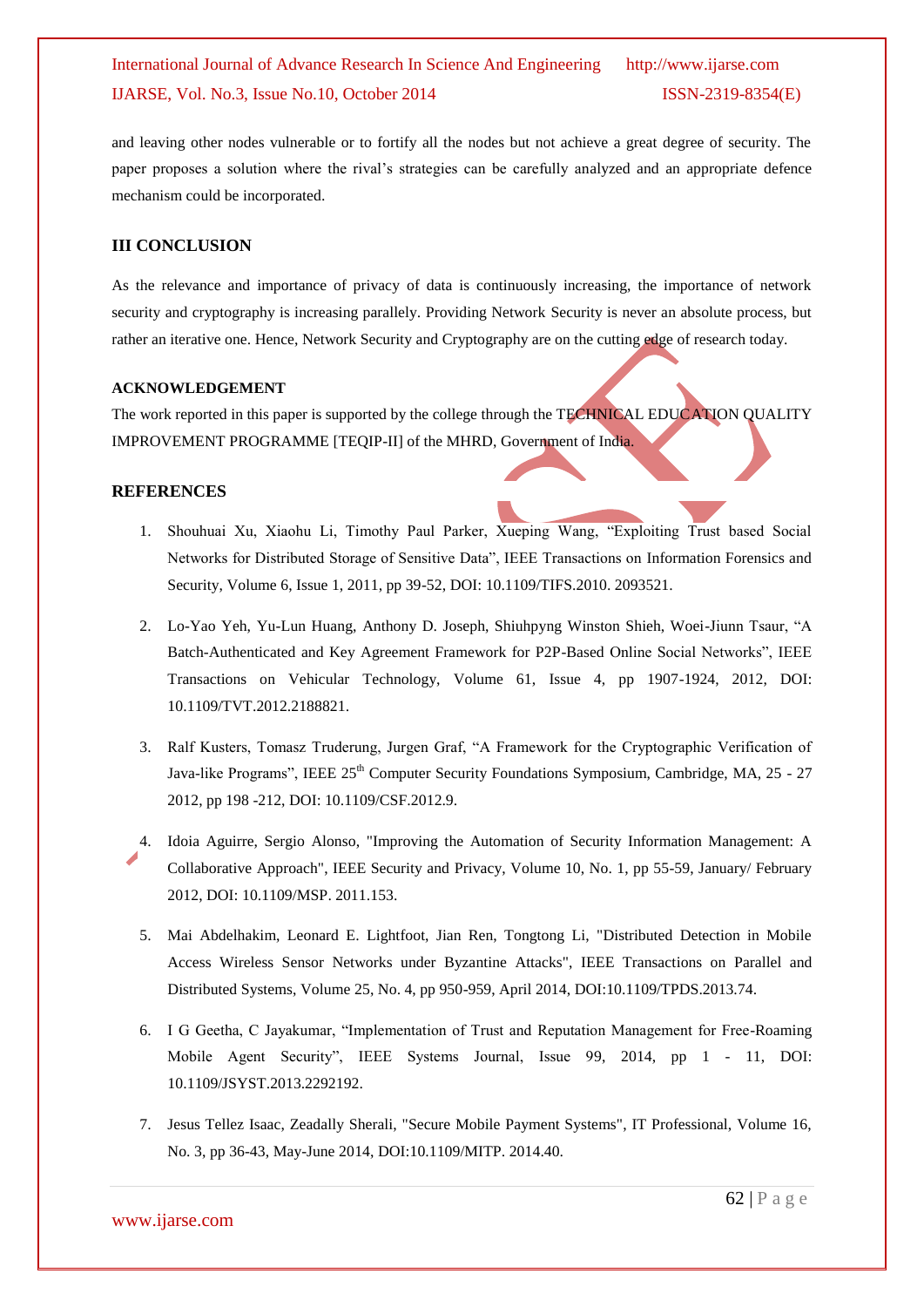- 8. Kui Ren, Qian Wang, "Security Challenges for the Public Cloud", IEEE Internet Computing, Volume 16, No. 1, pp 69-73, January/February 2012, DOI:10.1109/MIC.2012.14.
- 9. Sezer S, Scott-Hayward S, Chouhan P K, Fraser B, Lake D, Finnegan J, Viljoen N, Miller M, Rao N, "Are We Ready for SDN? Implementation Challenges for Software-Defined Networks", IEEE Communications Magazine, Volume 51, Issue 7, pp 36 - 43, July 2013, DOI: 10.1109/ MCOM. 2013.6553676.
- 10. Salah K, Alcaraz Calero, J.M, Zeadally S, Al-Mulla S, Alzaabi M, "Using Cloud Computing to Implement a Security Overlay Network", IEEE Security & Privacy, Volume 11, Issue 1, pp 44 - 53, Feb 2013, DOI: 10.1109/MSP.2012.88.
- 11. Yu Zhang, Loukas Lazos, William Jr. Kozma, "AMD: Audit-based Misbehavior Detection in Wireless Ad Hoc Networks", IEEE Transactions on Mobile Computing, Issue 99, pp 1, Dec 2012, DOI: 10.1109/TMC.2012.257.
- 12. Jie Yang, Yingying (Jennifer) Chen, Wade Trappe, Jerry Cheng, "Detection and Localization of Multiple Spoofing Attackers in Wireless Networks", IEEE Transactions on Parallel and Distributed Systems, Volume 24, No. 1, January 2013.
- 13. Shiyu Ji, Ting Ting Chen, Sheng Zhong, "Wormhole attack detection algorithms in wireless network coding systems", IEEE Transactions on Mobile Computing, No. 1, pp 1, PrePrints, DOI: 10.1109/TMC.2014. 2324572.
- 14. Mohamed M.E.A Mahmoud, Xuemein (Sherman) Shen, "A Secure Payment Scheme with Low Communication and Processing Overhead for Multihop Wireless Networks", IEEE Transactions on parallel and Distributed Systems, Volume 24, Issue 2, pp 209 - 229, 2013, DOI: 10.1109/TPDS.2012.106.
- 15. U. Ben-Porat, A. Bremler-Barr, and H. Levy, "Vulnerability of network mechanisms to sophisticated DDoS attacks", IEEE Transactions on Computers, Volume 62, No. 5, pp 1031 - 1043, 2013, DOI: 10.1109/TC.2012.49.
- 16. Nayot Poolsappasit, Rinku Dewri, Indrajit Ray, "Dynamic Security Risk Management Using Bayesian Attack Graphs", IEEE Transactions on Dependable and Secure Computing, Volume 9, Issue 1, pp 61 - 74, Feb 2012, DOI: 10.1109/TDSC.2011.34.
- 17. Walter Cerroni, Franco Callegati, "Man-in-the-Middle Attack to the HTTPS Protocol", IEEE Security & Privacy, Volume 7, Issue 1, pp 78 - 81, Feb 2009, DOI: 10.1109/MSP.2009.12.